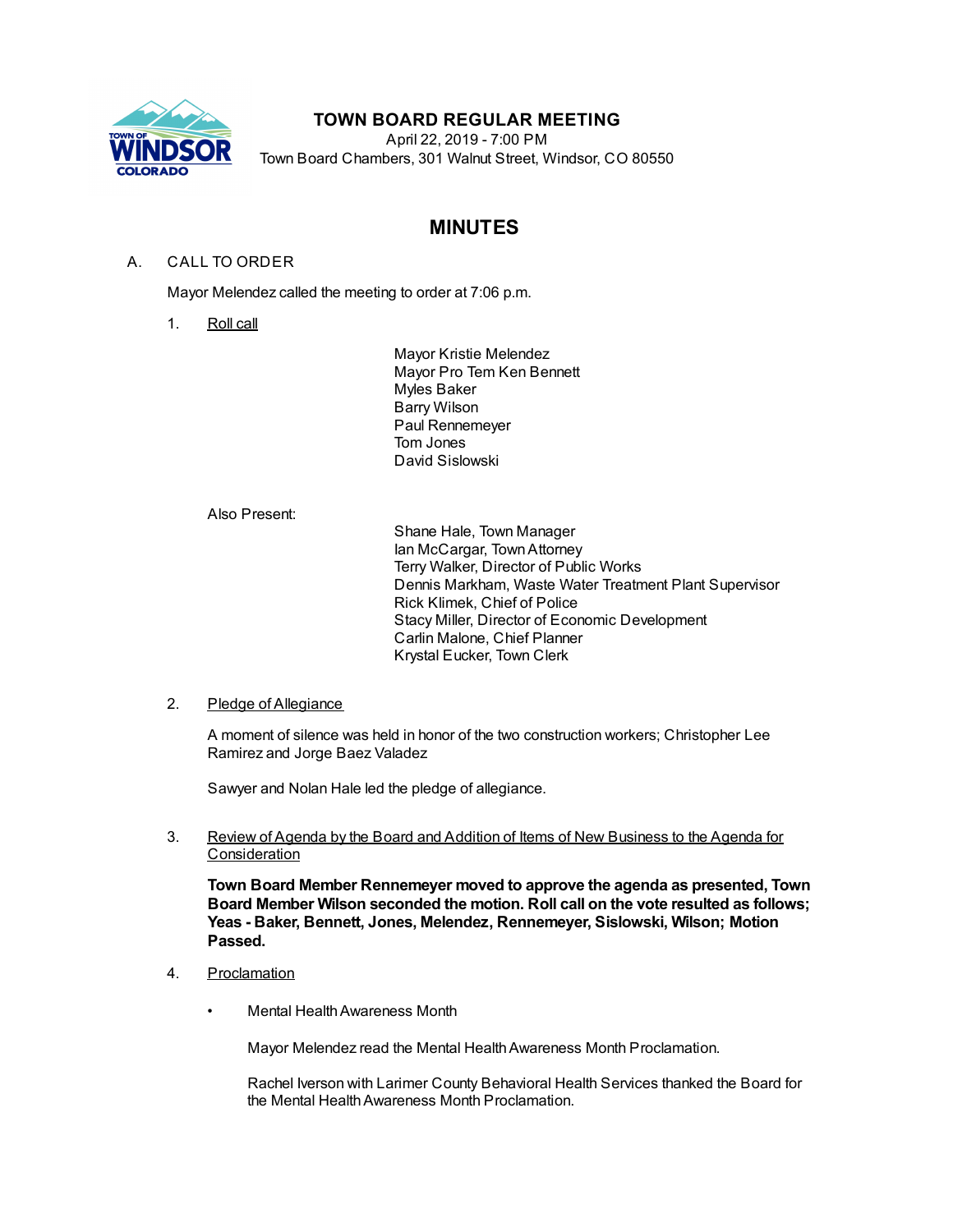• Economic Development Week

Mayor Melendez read the Economic Development Week Proclamation.

Ms. Miller thanked the Board for the Proclamation.

### 5. Presentation

• 2019 Arbor Day Poster and PoetryAward Presentation

Alison O'Connor, Chair of the Windsor Tree Board thanked the Town Board for the time to acknowledge the award winners this evening. All posters will be on display at the Art and Heritage Center throughApril 28th.

Mayor Melendez greeted the award winners and took photos with each one.

#### 6. Board Liaison Reports

• Town Board Member Baker - Tree Board, Historic Preservation Commission

Town Board Member Baker thanked the Tree Board for another wonderful Arbor Day celebration. The May Tree Board meeting has been cancelled.

Mr. Baker reported the Historic Preservation Commission meeting was cancelled due to the snow storm and has been rescheduled to April 24, 2019 at 5:45 p.m.

• Town Board Member Wilson - Parks, Recreation and Culture Advisory Board; Poudre River Trail Corridor

Town Board Member Wilson reported the Village East and Windshire parks will open the first week of June.

Mr. Wilson reported the Town of Windsor along with Timnath and Larimer County are pursuing a Great Outdoors Colorado Grant to finish the Poudre River Trail on the west end of town which will connect Windsor, Timnath and Larimer County under I-25.

• Mayor Pro Tem Bennett - Water and Sewer Board

Mayor Pro Tem Bennett reported Water and Sewer Board received a report regarding the snow pack and water supply for next year which is positive. They also went on a tour of the waste water treatment plant.

• Town Board Member Rennemeyer - Chamber of Commerce

Town Board Member Rennemeyer reported the Chamber has been interviewing for the Executive Director position and have come to a list of finalist. The individual chosen has not formally accepted the position yet.

• Town Board Member Jones - Windsor Housing Authority; Great Western Trail Authority

Town Board Member Jones reported the Great Western Trail Authority will be putting out a request for bids on May 14, 2019 for the seven mile stretch of the Trail from Severance to Eaton. The bid opening will be June 2, 2019. There are also two trail head designs underway; one in Severance and one in Eaton.

Dr. Jones reported the Windsor Housing Authority met and have been having weekly meetings with the Golden Meadows architect and contractor; meet and greets have been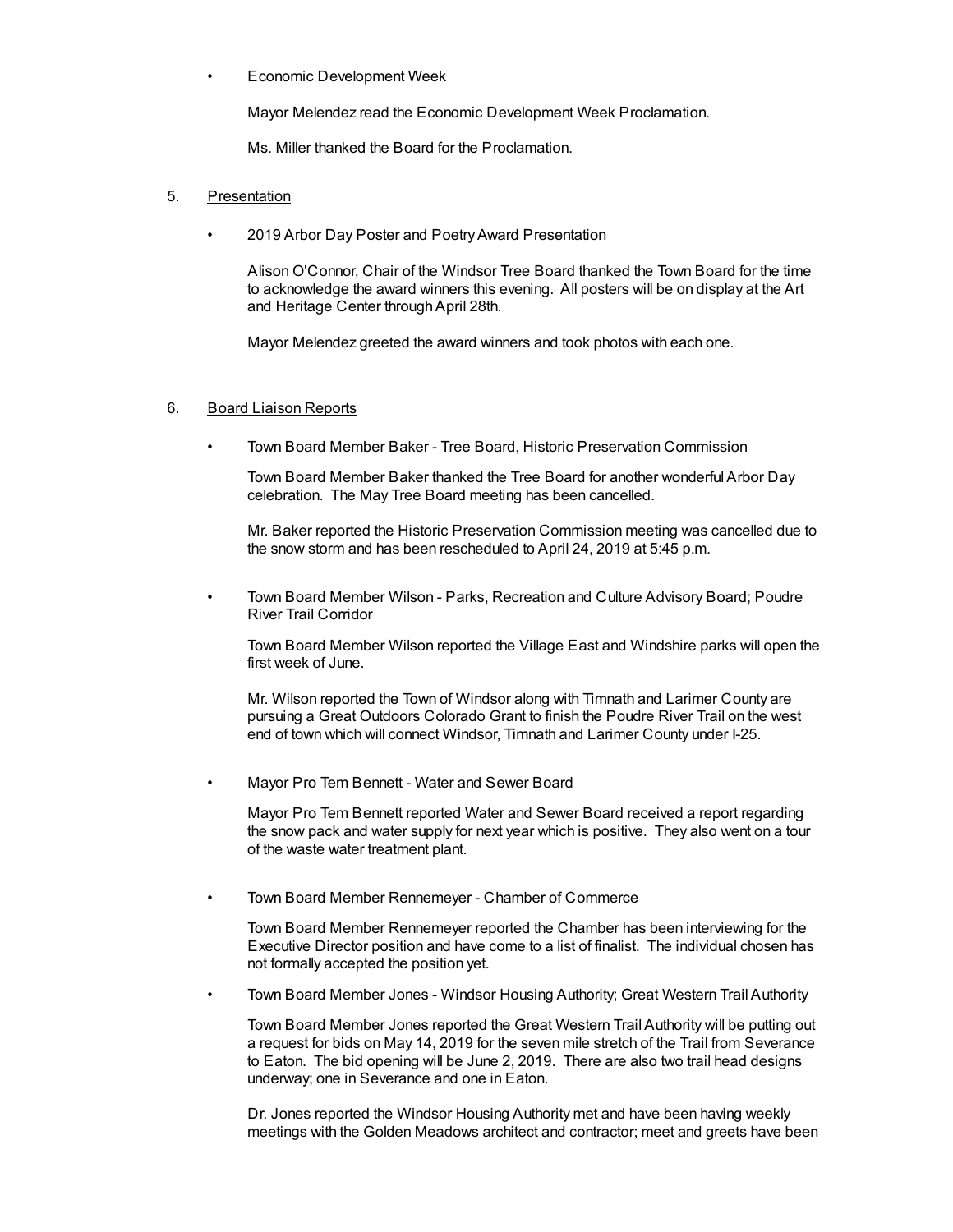held at Century III to find out what kind of amenities the residents would desire at the new facility. Representatives of the Windsor Town Board and the Windsor Housing Authority will be meeting with Severance tomorrow night to discuss forming a joint housing authority between the two communities.

• Town Board Member Sislowski - Clearview Library Board; Planning Commission

Town Board Member Sislowski reported the Planning Commission met on April 17, 2019 and a major subdivision was filed for Water Valley 27th Filing.

Mr. Sislowski reported the Library Board will meet onApril 25, 2019 and will start working on a strategic plan as well as reviewing their bylaws.

• Mayor Melendez - Downtown Development Authority; North Front Range/MPO

Mayor Melendez reported the the next MPO meeting is May 2, 2019 at the Riverside Library and Culture Center in Evans, CO.

7. Public Invited to be Heard

Mayor Melendez opened the meeting up for public comment.

Seth Sandstrum, 10101 15th Street, Greeley, CO addressed the Board as he is a Scout Leader with the Boy Scouts in Windsor. Mr. Sandstrum asked the Board for their consideration to help the troop in the Scouting for Food movement which will collect food for the Windsor Food Pantry. The last several years have been difficult to gather donations as the Town has continued to grow. Due to the growth in Windsor, the Troop is having difficulty visiting all the homes in Windsor with flyers for the event.

Ms. Melendez referred Mr. Sandstrum to the Town Manager to assist in connecting Mr. Sandstrum and his Troop with the individuals hosting events in Windsor.

### B. CONSENT CALENDAR

- 1. Minutes of the April 8, 2019 Regular Town Board Meeting K. Eucker
- 2. Resolution No. 2019-35 A Resolution Pursuant to Section 16.8 of the Windsor Home Rule Charter Authorizing the Acquisition of Certain Property Rights by Negotiation and, If Necessary, by Eminent Domain for the Windsor No. 2 Ditch Trail and SH 392 Roadway Improvements Projects - Ian D. McCargar
- 3. Report of Bills First Quarter 2019

**Town Board Member Sislowski moved to approve the consent calendar as presented, Town Board Member Rennemeyer seconded the motion. Roll call on the vote resulted as follows; Yeas - Baker, Bennett, Jones, Melendez, Rennemeyer, Sislowski, Wilson; Motion Passed.**

- C. BOARD ACTION
	- 1. Public Hearing for Ordinance 2019-1587 An Ordinance Revising and Readopting the Methodology and Cash In-Lieu Payments pursuant to the Intergovernmental Agreement Concerning Land Dedication or Payments In-Lieu for School Purposes entered into by the Town of Windsor and Weld County School District RE-4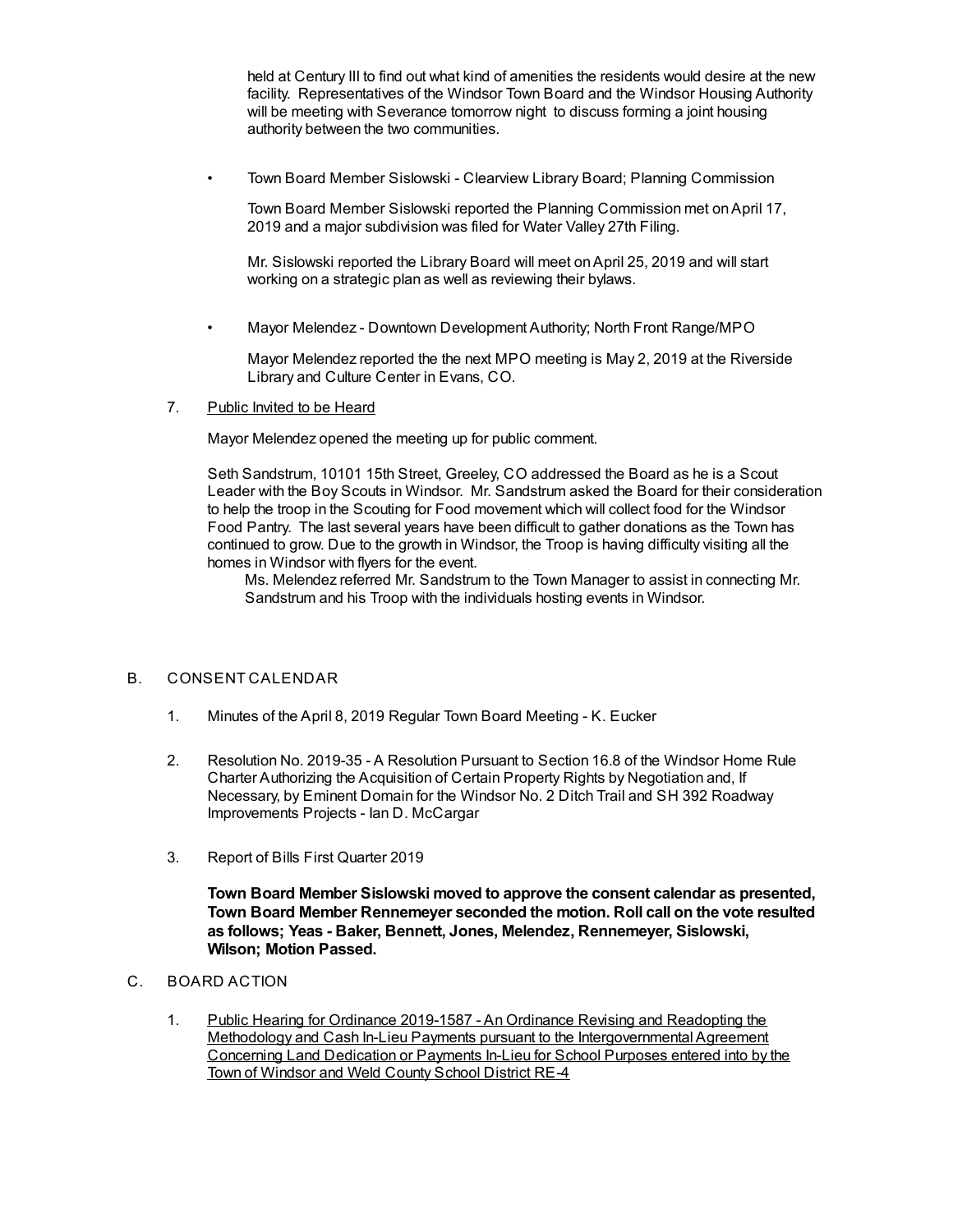## **Town Board Member Rennemeyer moved to open the public hearing, Town Board Member Jones seconded the motion. Roll call on the vote resulted as follows; Yeas - Baker, Bennett, Jones, Melendez, Rennemeyer, Sislowski, Wilson; Motion Passed.**

Per Mr. McCargar, in order to address increased demands on the Weld County RE-4 School District due to residential growth and related student population increases, the Town first entered into an intergovernmental agreement (IGA) regarding land dedication or cash in lieu payments with the District in 1999. Subsequent ordinances were passed in 2000 and 2007 to update the methodology to reflect the increasing per acre value of land.

The fee has not been revised since 2007 as the District preferred not to change fees during the economic downturn. With increased land development costs and record residential building permits being issued the past three years, the District is proposing that both Windsor and Severance update the methodology for calculating land dedication and cash-in-lieu fees paid with new residential building permits to more accurately reflect student yields and school construction costs. The enclosed materials outline the District's proposed changes to the developed land value and methodology for calculating land dedication and in-lieu payments.

Ms. Melendez opened the meeting for public comment to which there was none.

**Town Board Member Rennemeyer moved to to close public hearing, Town Board Member Baker seconded the motion. Roll call on the vote resulted as follows; Yeas - Baker, Bennett, Jones, Melendez, Rennemeyer, Sislowski, Wilson; Motion Passed.**

2. Ordinance No. 2019-1587 - An Ordinance Revising and Readopting the Methodology and Cash In-Lieu Payments pursuant to the Intergovernmental Agreement Concerning Land Dedication or Payments In-Lieu for School Purposes entered into by the Town of Windsor and Weld County School District RE-4

Mr. McCargar commented that this will amend the code language, particularly the table of fees. Mr. Sislowski did point out that this agreement is about to expire so the discussions have began to extend the agreement which will come before the Board in the form of a resolution relatively soon.

**Mayor Pro Tem Bennett moved to to approve Ordinance No. 2019-1587, Town Board Member Rennemeyer seconded the motion. Roll call on the vote resulted as follows; Yeas - Baker, Bennett, Jones, Melendez, Rennemeyer, Sislowski, Wilson;**

3. Resolution No. 2019-36 - A ResolutionApproving and Adopting an Intergovernmental Agreement for Reimbursement of Construction and Related Expenses for Roadway Improvements in the Town of Windsor, Colorado, Between the Town of Windsor and the Poudre Tech Metropolitan District (New Liberty Road and 7th Street)

Per Mr. Hale, agenda items 3 and 4 are identical although they are for separate areas. In response to increased traffic and citizen complaints, a traffic signal warrant study was done in 2018 at the intersections of 7th Street/New Liberty Road and WCR 13/New Liberty Road. An intersection should meet at least one of the nine warrants defined in the Manual on Uniform Traffic Control Devices (MUTCD) to qualify for signal installation. Both intersections met two warrants and were close to meeting a third in early 2018.

The 2019 budget includes \$348,000 for each of the two signals; a total of \$696,000. Traffic signals were budgeted in lieu of roundabouts due to cost differential. For example, Windsor constructed the roundabout at 7th Street and Eastman Park Drive in 2017 at a cost of \$1.1 million.

In January, staff received some inquiries and comments concerning the plan to install traffic signals at the two subject intersections versus roundabouts. Martin Lind's design and construction team laid out the attached sketches and cost estimates for roundabouts. These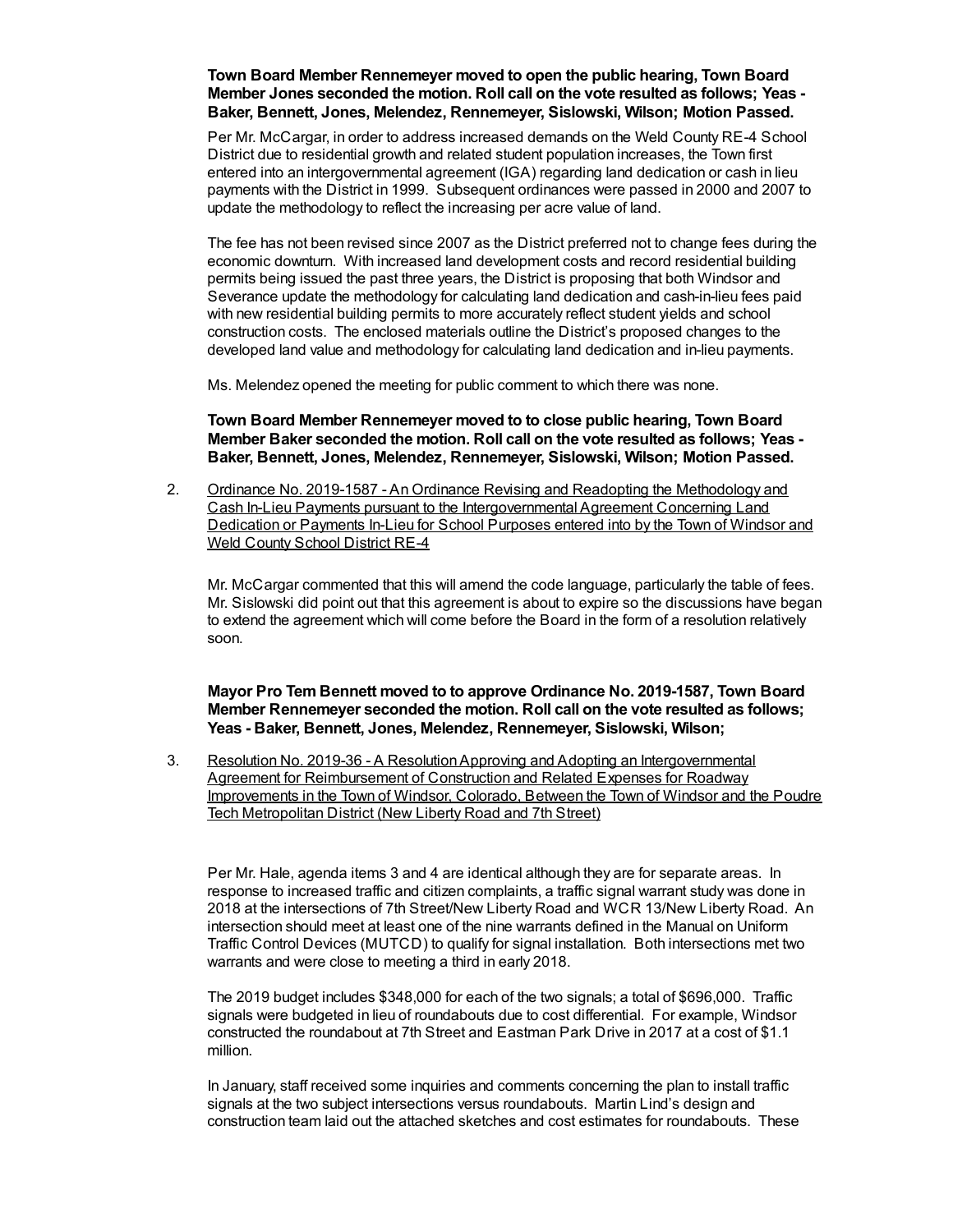estimates were presented during the February 25, 2019, Town Board work session. As you can see, the cost estimates (approx. \$650k per roundabout) are significantly lower than expected.

As an alternative to traffic signals, it's proposed that the Raindance Metro District will construct a roundabout at WCR 13/New Liberty Road and the Water Valley Metro District will construct the one at 7th Street/New Liberty Road both in 2019.

If approved by the Town Board, Windsor will reimburse the Raindance Metro District for the cost of the roundabout at WCR 13/New Liberty Road. Windsor will reimburse the Water Valley Metro District for the roundabout at 7th Street/New Liberty Road. Both reimbursements will occur in 2019.

The attached IGA's carry out these terms. The IGA's are virtually identical. They call for the Town to be an active participant in the planning of the improvements, and provide for reimbursement only after the Districts have complied with their requirements for infrastructure funding.

Mr. Rennemeyer confirmed that they will be paid for this year out of the road impact fee and then it will be paid back from the 2020 budget.

- Mr. Hale stated because there is a fund balance, there will be one less project and the fund balance will start out lower.
- Dr. Jones inquired if the roundabouts will be the same size as the one at Eastman and 7th. Mr. Hale stated they will be closer in size to the one on Eastman and 7th.
- Mr. Baker inquired if the street lights are part of the road impact fee. Mr. Hale stated those would have been paid for out of the traffic impact fund as well.

Mr. Rennemeyer inquired as to the costs of the New Liberty and 7th roundabout and if that includes the costs of right of way acquisition on the northwest corner.

Mr. McCargar stated the permanent right-of-way acquisition at that corner is very small, approximately 400 square feet so there is not a lot of permanent right-of-way but there will be a need for a significant amount of temporary construction easement space for traffic control. The permanent right-of-way is not a significant expenditure.

Ms. Melendez inquired if the reimbursement plan is agreeable to the metro districts. Per Mr Hale; yes it is and a discussion took place with the CFO today so they know that these items were on the agenda this evening.

**Town Board Member Rennemeyer moved to to approve Resolution 2019-36, Mayor Pro Tem Bennett seconded the motion. Roll call on the vote resulted as follows; Yeas - Baker, Bennett, Jones, Melendez, Rennemeyer, Sislowski, Wilson; Motion Passed.**

4. Resolution No. 2019-37 - A ResolutionApproving and Adopting an Intergovernmental Agreement for Reimbursement of Construction and Related Expenses for Roadway Improvements in the Town of Windsor, Colorado, Between the Town of Windsor and the Raindance Metropolitan District (New Liberty Road and Weld County Road 13)

Mr. Hale had nothing further to add.

Dr. Jones inquired if there right-of-way issues at this intersection as well. Mr. McCargar stated Windsor will need some right-of-way although the details have not been obtained yet.

Mr. Rennemeyer inquired if by passing both of the resolutions this evening, the Board is approving the expenditure of any right-of-way acquisition that may be needed.

Mr. McCargar stated that will be part of the expenditure but it will be in addition to the construction costs that were presented to the Board as part of the work session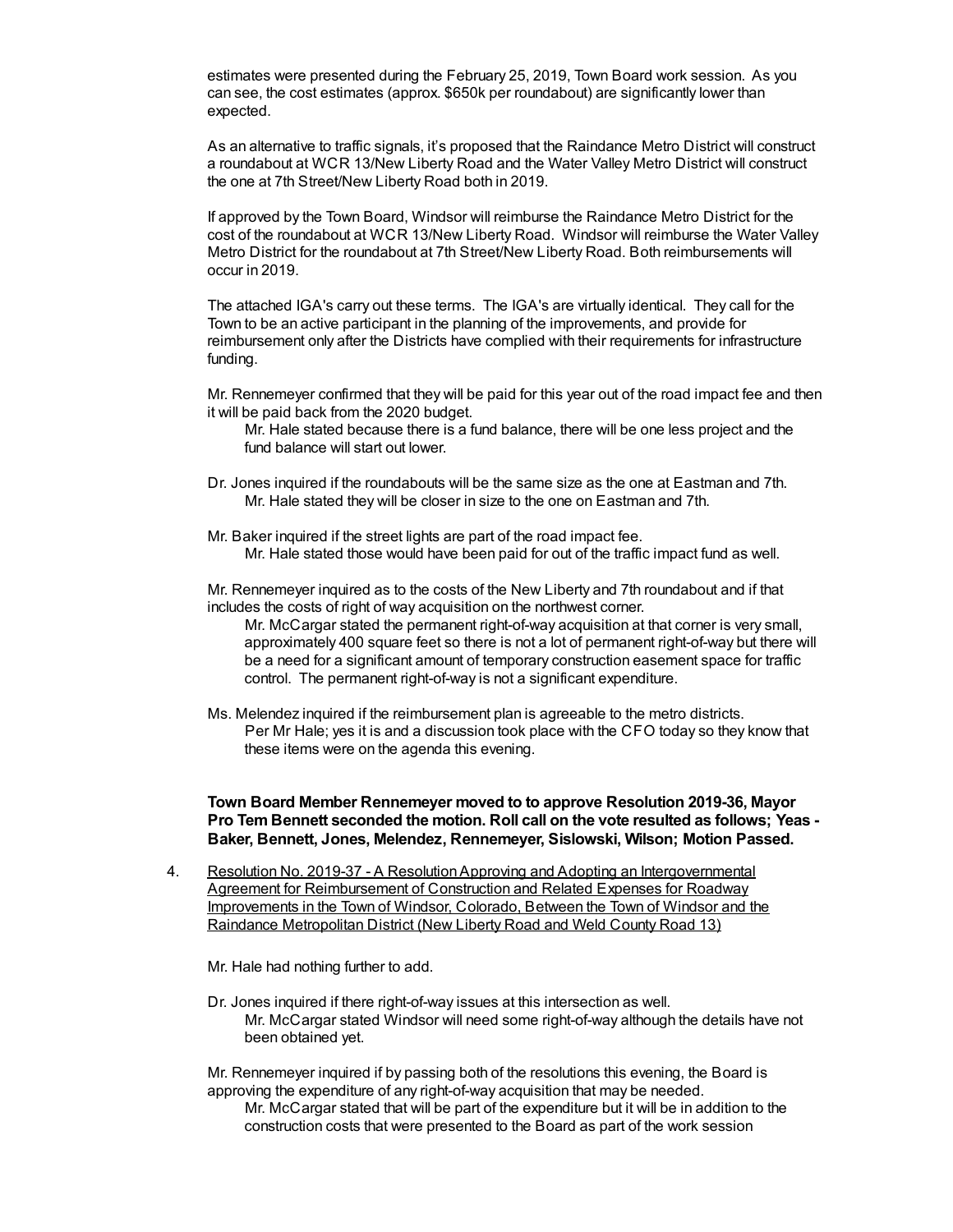materials.

Mr. Hale stated if there are unforeseen expenditures that arise, those details will come back before the Board for guidance.

Mr. McCargar stated when the right-of-way does come to Windsor, it will come in the form of a deed that will be presented to the Board for acceptance.

**Town Board Member Wilson moved to approve Resolution No. 2019-37, Town Board Member Baker seconded the motion. Roll call on the vote resulted as follows; Yeas - Baker, Bennett, Jones, Melendez, Rennemeyer, Sislowski, Wilson; Motion Passed.**

5. Resolution No. 2019-31 - A ResolutionApproving the First Amendment to the Weakland Annexation Agreement, and Authorizing the Mayor to Execute Same

Per Mr. Hale, the Town approved the Weakland Annexation on August 22, 2016 and entered into the Weakland Annexation Agreement at that time. One of the provisions of the agreement is that the property owner install an industrial pre-treatment facility prior to introducing any brewery effluent into the Town's sanitary sewer system.

Staff met with property owner earlier this year and discussed his desire to connect to the Town's sanitary sewer system. One major difference between 2016 and now is that the property owner actually knows its Biochemical Oxygen Demand (BOD), Total Suspended Solids (TSS) levels, and discharge quantities. The 2016 estimates (upon which the pre-treatment requirement was based) were much higher than what the brewery is actually producing. Wastewater Facilities Supervisor Dennis Markham has reviewed the effluent analysis and is recommending that the Town waive the requirement of installing a pre-treatment facility.

The other highlights of this Amendment include representative sampling of brewery effluent and a maximum amount of discharge that would trigger a possible additional capacity charge, which protects both parties. Staff believes that the Town will approve assessment of a brewery surcharge for increased TSS and BOD levels (standard practice in Loveland, Ft. Collins and Longmont) when we update the Town's rate charges in 2020. Under this scenario, it is highly unlikely that the property owner will need to pay for any additional plant investment fees. The property owner understands that the Town intends to implement a monthly surcharge next year, and the Amendment does not limit this utility management authority.

The Amended Agreement incorporates these concepts, including an adjustment to the Plant Investment Fee routinely assessed as a condition of sanitary sewer service. This adjustment has been approved by Mr. Markham.

Mr. Rennemeyer inquired if a lift station will be required.

Mr. Hale stated there is a small force main system in place.

Mr. Weakland stated they have a lift station that will lift way more than is needed for their facility.

Ms. Melendez inquired as to what the monthly payment will be. Mr. Hale stated the monthly installment will be \$1,030.27.

**Town Board Member Rennemeyer moved to to approve Resolution No. 2019-31, Mayor Pro Tem Bennett seconded the motion. Roll call on the vote resulted as follows; Yeas - Baker, Bennett, Jones, Melendez, Rennemeyer, Sislowski, Wilson; Motion Passed.**

6. Public Hearing – Great Western Industrial Park Subdivision, Fourth Flling, Lot 1 Block 1 (Intersand) - Modification of Building Height per Sec. 16-10-50 – Dean Brown, Great Western Industrial Park, LLC, applicant; Mark Cevall, Redland, applicant's representative

**Town Board Member Baker moved to to open the public hearing, Town Board Member Sislowski seconded the motion. Roll call on the vote resulted as follows; Yeas - Baker,**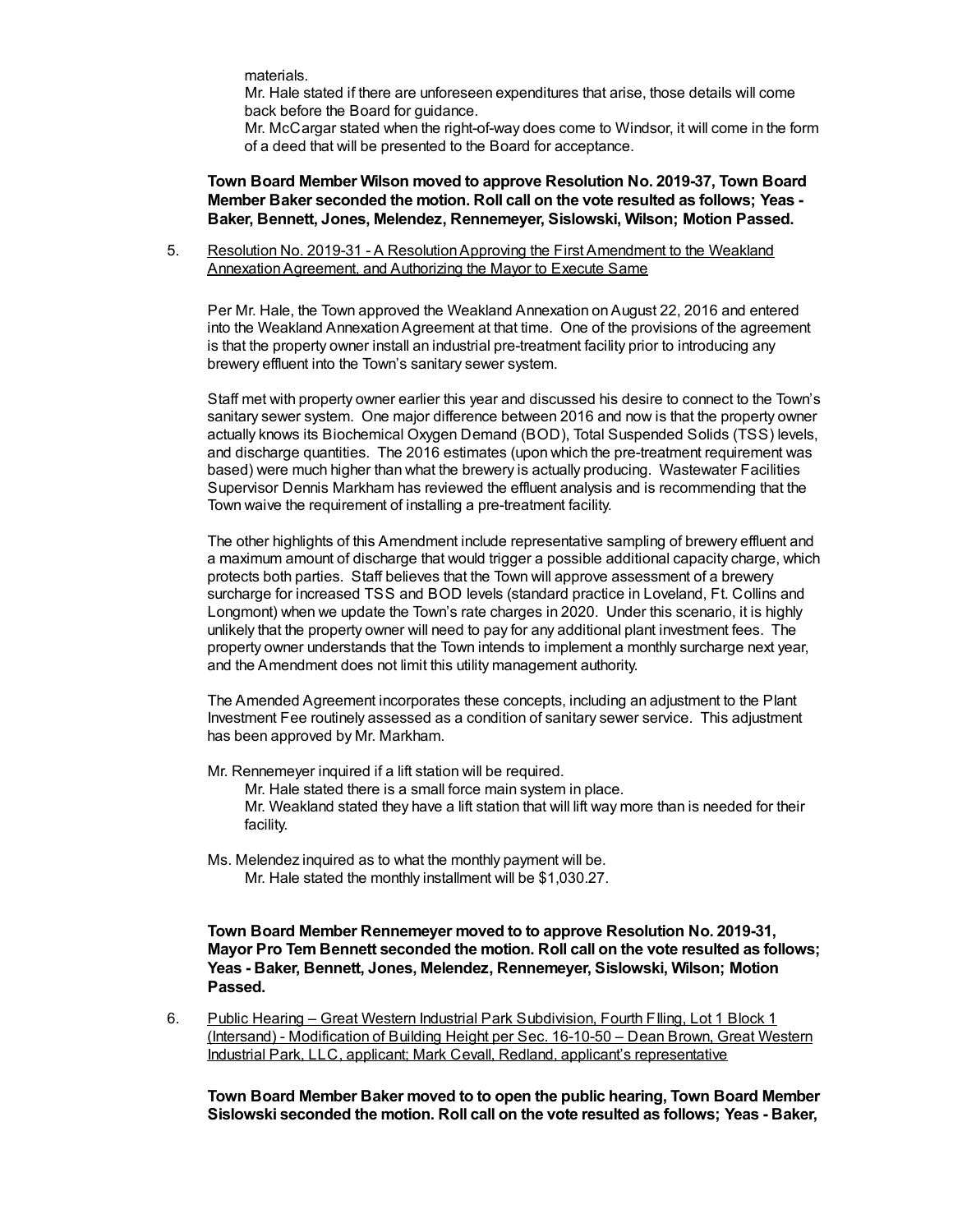### **Bennett, Jones, Melendez, Rennemeyer, Sislowski, Wilson; Motion Passed.**

Mr. Sislowski stated, "Madam Mayor, in my capacity as the Town Board liaison for the Planning Commission I was present at the Commission meeting during which this matter was previously presented. I wish to state that my participation in the Planning Commission proceedings has in no way influenced me in my capacity as a Town Board Member this evening. I will make my decision and cast my vote this evening based solely on the evidence presented during this public hearing."

Per Ms. Malone, the applicant is requesting approval of a height modification in order to exceed the maximum building height allowed in the Heavy Industrial (HI) zoning district. The maximum height allowed in the HI zoning district is seventy-five (75) feet, in accordance with Sec. 16-10-50(b)(3). The facility proposed includes a tower with a height of 140 feet.

For comparison, a number of buildings in the immediate vicinity have been approved with similar heights, including Owens-Illinois at 150 feet, Halliburton at 119 feet and Front Range Energy at 147 feet. The water tanks at the Walmart distribution center on Crossroads Boulevard are 158 feet in height.

Section 16-10-50(c)(2) of the Municipal Code states, in part:

*a. Views.A building or structure shall not substantially alter the opportunity for, and quality of, desirable views from public places, streets and parks within the community.*

*b. Light and shadow.Any building or structure proposed to be greater than the maximum building height allowed in the respective zoning district pursuant to this Section, or by other ordinances, rules or regulations of the Town, shall be designed so as not to have a substantial adverse impact on the distribution of natural and artificial light on adjacent public and private property*

*c. Privacy.Any building or structure proposed to be greater than the maximum building height allowed in the respective zoning district pursuant to this Section, or by other ordinances, rules or regulations of the Town, shall be designed to avoid infringing on the privacy of adjacent public and private property, particularly adjacent residential areas and public parks.*

*d. Neighborhood scale.Any building or structure proposed to be greater than the maximum building height allowed in the respective zoning district pursuant to this Section, or by other ordinances, rules or regulations of the Town, shall be compatible with the scale of the neighborhoods in which it is situated in terms of relative height, height to mass, length to mass and building or structure scale to human scale.*

The application is consistent with various goals of the Comprehensive Plan.

At their April 17, 2019 meeting, the Planning Commission forwarded a recommendation of approval to the Town Board for the height to not exceed one hundred forty (140) feet.

The application materials demonstrate the Municipal Code review criteria for height modifications of views, light and shadow, privacy, and neighborhood scale are not negatively impacted.

Staff requests the following be entered into the record:

- Applicant and supplemental material
- Staff memorandum and supporting documentation
- All testimony presented during the public hearing
- Recommendation

The applicant's representative, Mark Cevall addressed the Board and stated the user of this property is very excited to come to Windsor. The company is called Intersand and they will bring about 20-30 employees with the first phase, with potential expansion that could easily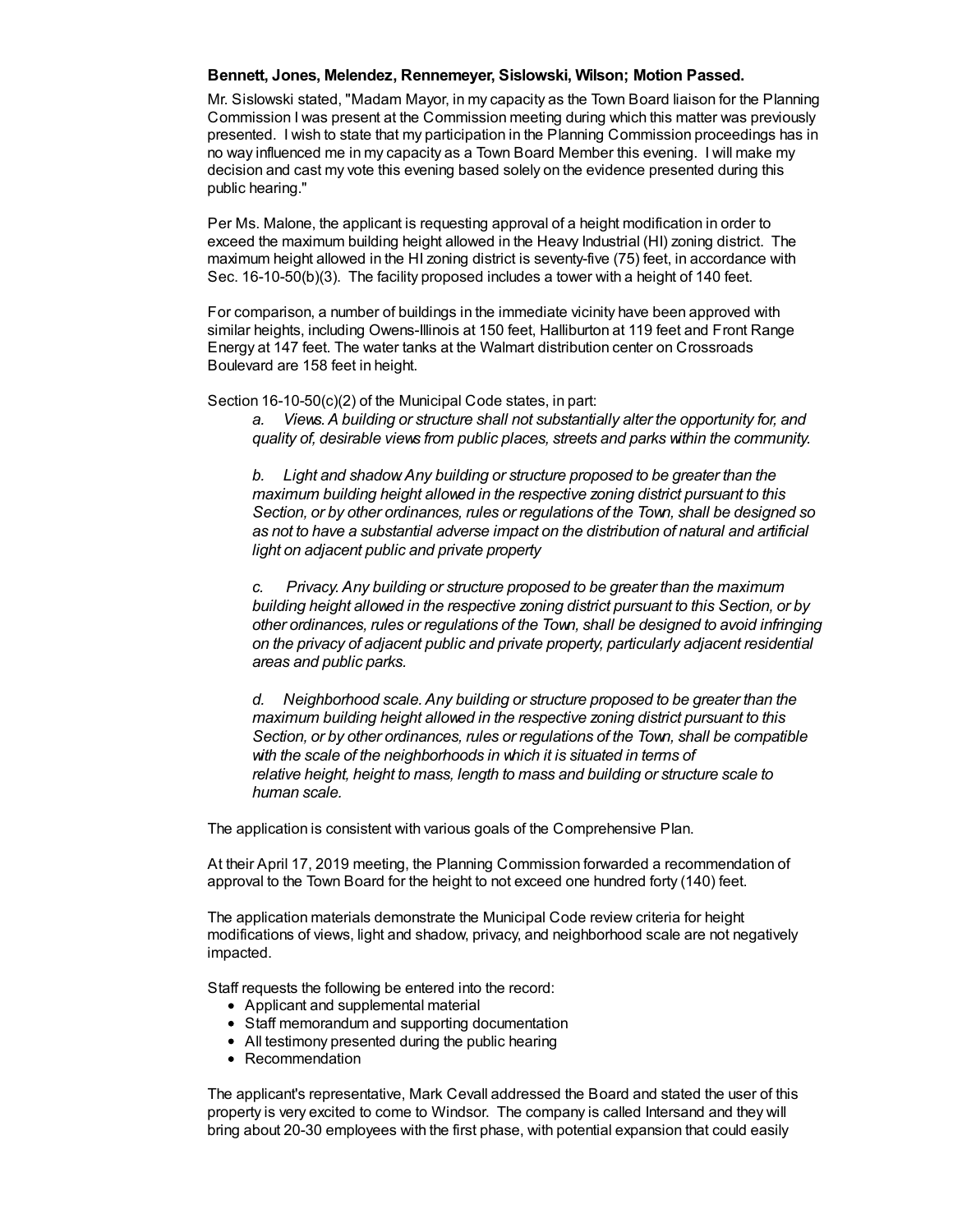double the number of employees. The building that Intersand is proposing does fit well with the character of the neighboring industrial park.

Dr. Jones inquired as to the nature of the business.

Mr. Cevall stated Intersand is a production company that makes kitty litter. The company is based in Canada and this will be their first facility in the United Stated.

**Town Board Member Rennemeyer moved to to close public hearing, Town Board Member Jones seconded the motion. Roll call on the vote resulted as follows; Yeas - Baker, Bennett, Jones, Melendez, Rennemeyer, Sislowski, Wilson; Motion Passed.**

7. Resolution No. 2019-38 – A Resolution Regarding Great Western Industrial Park Subdivision, Fourth FIling, Lot 1 Block 1 (Intersand) - Modification of Building Height per Sec. 16-10-50 – Dean Brown, Great Western Industrial Park, LLC, applicant; Mark Cevall, Redland, applicant's representative

Ms. Malone had nothing further to add.

**Town Board Member Sislowski moved to to approve Resolution No. 2019-38, Town Board Member Rennemeyer seconded the motion. Roll call on the vote resulted as follows; Yeas - Baker, Bennett, Jones, Melendez, Rennemeyer, Sislowski, Wilson; Motion Passed.**

8. Financial Report January 2019

Mr. Moyer provided an overview of the January 2019 financial report that was included in packet material.

Mr. Bennett inquired if there is an easy way to do a side by side comparison of the GEO codes from year to year.

Mr. Moyer stated they could put something together.

Mr. Baker commented that he liked the new line graph on page five but it is kind of hard to delineate which is which.

Mr. Moyer stated it will be worked on for next time.

- Ms. Melendez inquired if the salaries and benefits is the normal expenditure each month. Mr. Moyer stated in the summer months that number will be greater due to seasonals. That number also includes pension plans and benefit packages. That number may also include Workman's Compensation that is paid all in January.
- 9. Economic Development Update

Ms. Miller introduced President Rich Werner from Upstate Colorado.

Mr. Werner stated Upstate Colorado spends a lot of time on connecting, facilitating, marketing and advocating.

Connect

- Work to Retain and Expand Existing Business
- Work with State and local entities to build an understanding of the region, MDEDC
- WELD WORKS, Revolving Loan Fund, Bright Futures

Facilitate

- Lead Distribution and Prospect management
- Economic Data: Demographic reports, laborshed information, Rankings, Incentives